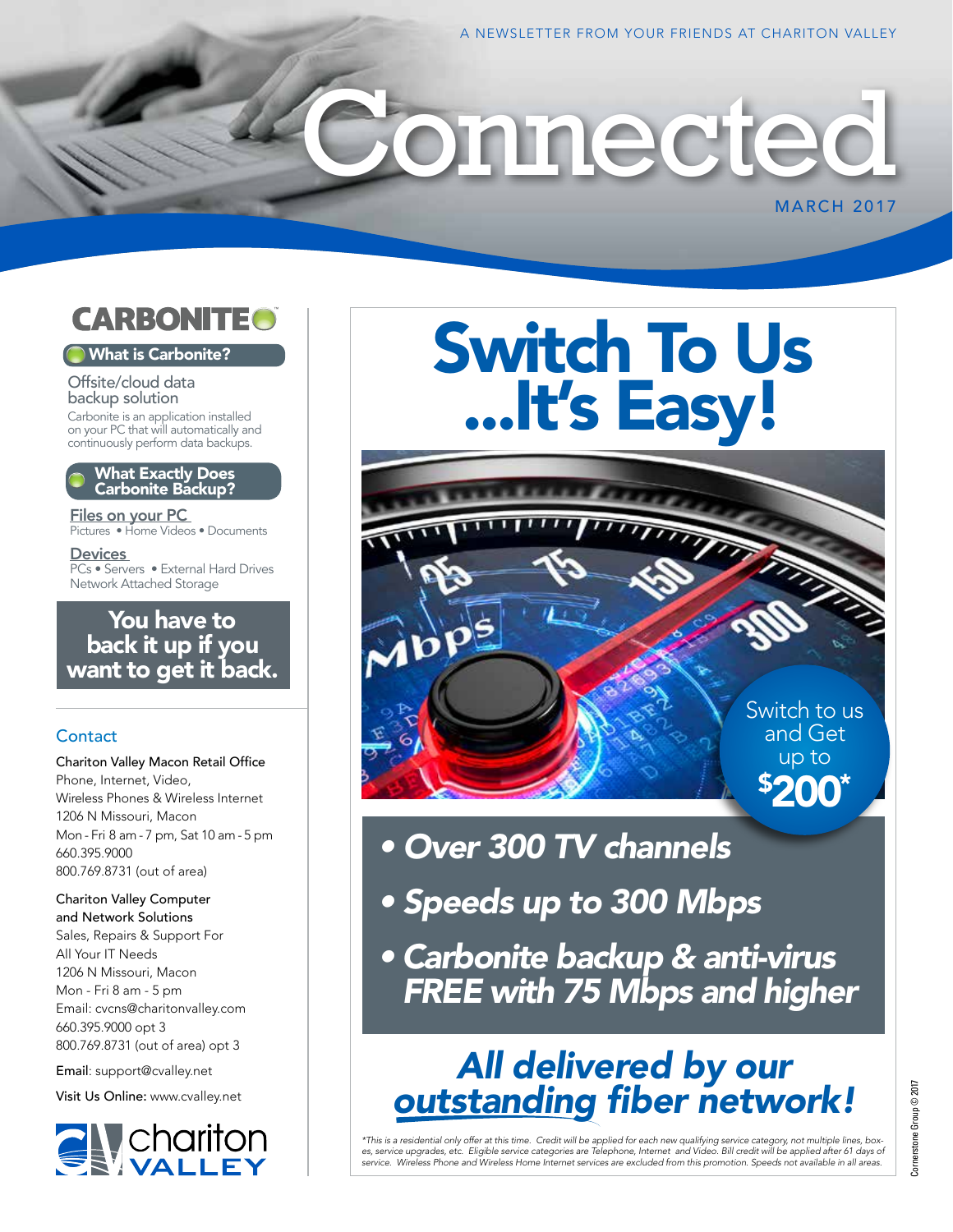# Smiles, **Smartphones** \$ and  $\frac{1}{2}$  650 up to



# Many Phones Inder \$ 20!

# Consumer Alerts from the IRS About Tax Scams

In recent years, thousands of people have been victims of tax scams and fake IRS communication. As a result, they've had personal information and money stolen.

One of the most common methods is called the IRS-Impersonation Telephone Scam. Callers claim to be employees of the IRS, but are not. These con artists can sound convincing when they call. They use fake names and bogus IRS identification badge numbers. They may know a lot about their targets, and they usually alter the caller ID to make it look like the IRS is calling.



Victims are told they owe money to the IRS and it must be paid promptly through a preloaded debit card or wire transfer. If the victim refuses to cooperate, they are then threatened with arrest, deportation, or suspension of a business or driver's license. In many cases, the caller becomes hostile and insulting.

In a variation of this scam, victims may be told they have a tax refund due from the IRS to try to trick them into sharing private information. If the phone isn't answered, the scammers often leave an "urgent" callback request.

Scammers can also try to trick taxpayers by sending emails designed to look like official communications from the IRS or others in the tax industry such as tax software companies. These emails can seek information related to refunds or filing status, or ask for confirmation of personal information including a PIN.

### **Note that the IRS will never:**

- Call to demand immediate payment using a specific payment method such as a prepaid debit card, gift card, or wire transfer.
- Threaten to immediately bring in local police or other law-enforcement groups to have you arrested for not paying.
- Demand that you pay taxes without giving you the opportunity to question or appeal the amount they say you owe.
- Ask for credit or debit card numbers over the phone.

To learn more about tax scams and how to avoid them, visit www.irs.gov/uac/tax-scams-consumer-alerts.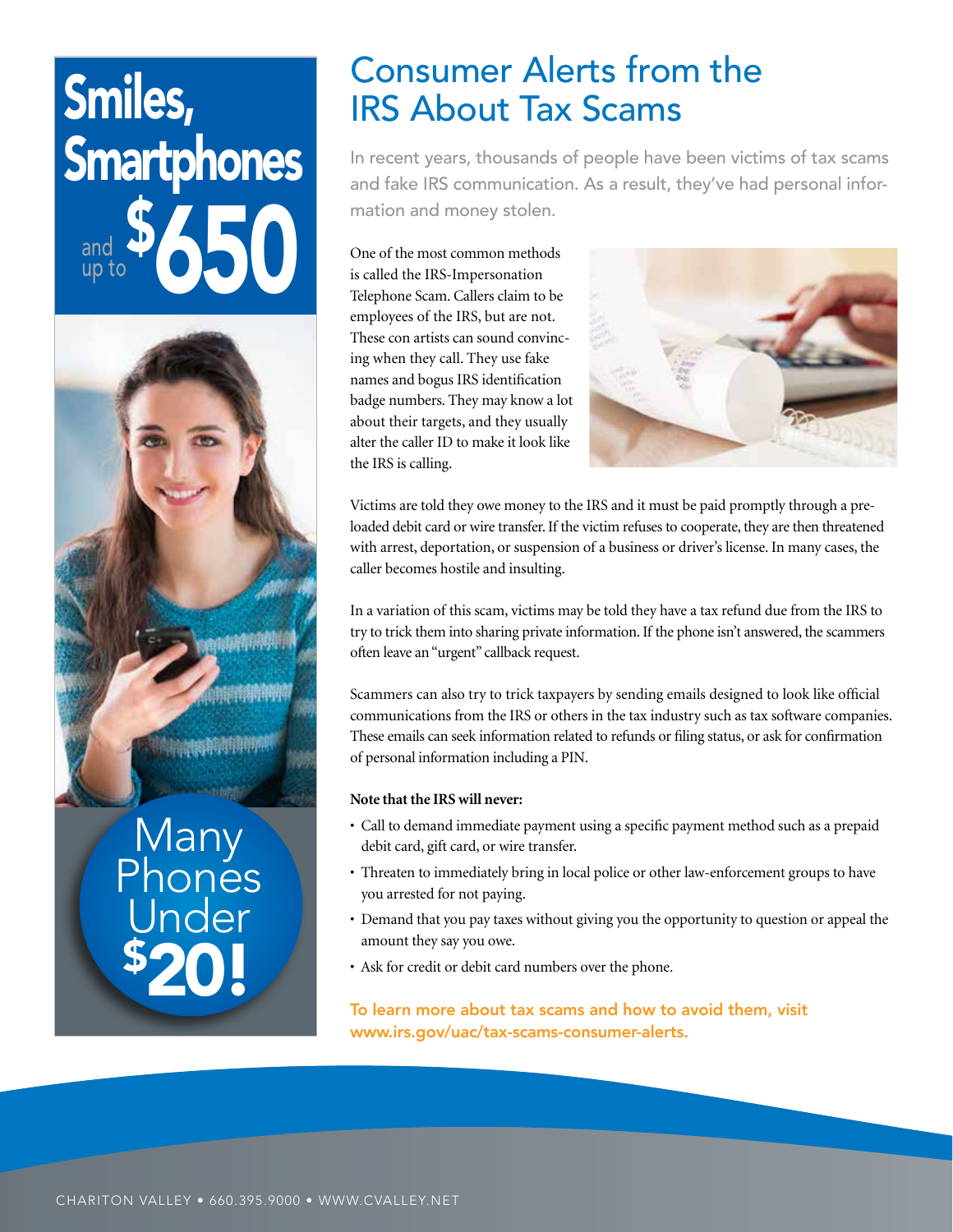

# Should You Move From a Snail's Pace to a Cheetah's?

Compared to what it was several years ago, today's internet is a whole new animal. All across the country, people now have access to faster internet speeds for their homes. This is vitally important, since the number of internet-connected devices being used simultaneously in these households is rising, adding to the need for higher-level plans.

According to 2016 comScore data posted on www.statista.com, an average household in the United States now has 10 connected devices in active use; households with four or more people have an average of 19 connected devices including computers, smartphones, tablets, streaming devices, gaming consoles, smart TVs, smart home monitoring and management equipment, DVR/set-top boxes, Blu-Ray players, and more.

How many connected devices do you currently have in your home? You may be surprised at the number once you start adding them all up. The more devices you have, the more internet speed you need.

Why? Because too many devices and users sharing the same insufficient internet connection can result in annoying slowdowns and buffering, diminishing the enjoyment of online activities.

Getting back to the animal kingdom idea, look at it this way: You may be OK with a basic "snail's pace" internet plan if the only online activity in your household is you on a laptop checking email a few times a day. But if there are more people and more connected devices sharing the same internet connection, everybody will be happier if your internet speed is something closer to a "cheetah's pace." This is particularly true if you frequently stream HD movies and play online games.

Is it time to pick up the pace? Chariton Valley offers a variety of internet plans including ones fast enough for you to run wild online and cover more ground. To learn more, call 660.395.9000.

# You Can Save Green When You Go Green

Thanks to St. Patrick's Day, we tend to celebrate green during March. So why not choose this month to start expanding your efforts to go green all year? By taking eco-friendly steps like these, you'll do good things for the planet as well as your budget.

Ride a Bike – If you live close to your job or just need to run errands, substituting a bike for your car is a great way to go green. You'll not only get great exercise, you'll also help the environment by reducing exhaust fumes and your budget by spending less on gas.

Skip the Furnace - Rather than adjusting your thermostat, try to adjust to March's changing weather naturally. If it's cool, throw on a sweater. If it's warm, open the windows for a breeze.

Go Paperless – Sign up to get your monthly statements electronically, rather than having a paper statement mailed, and pay your bills online.

It's easy to go green by signing up for Paperless Billing. When you do, you will receive a one-time credit of \$5 on your account. Just visit www.cvalley.net or call 660.395.9000 and sign up today.